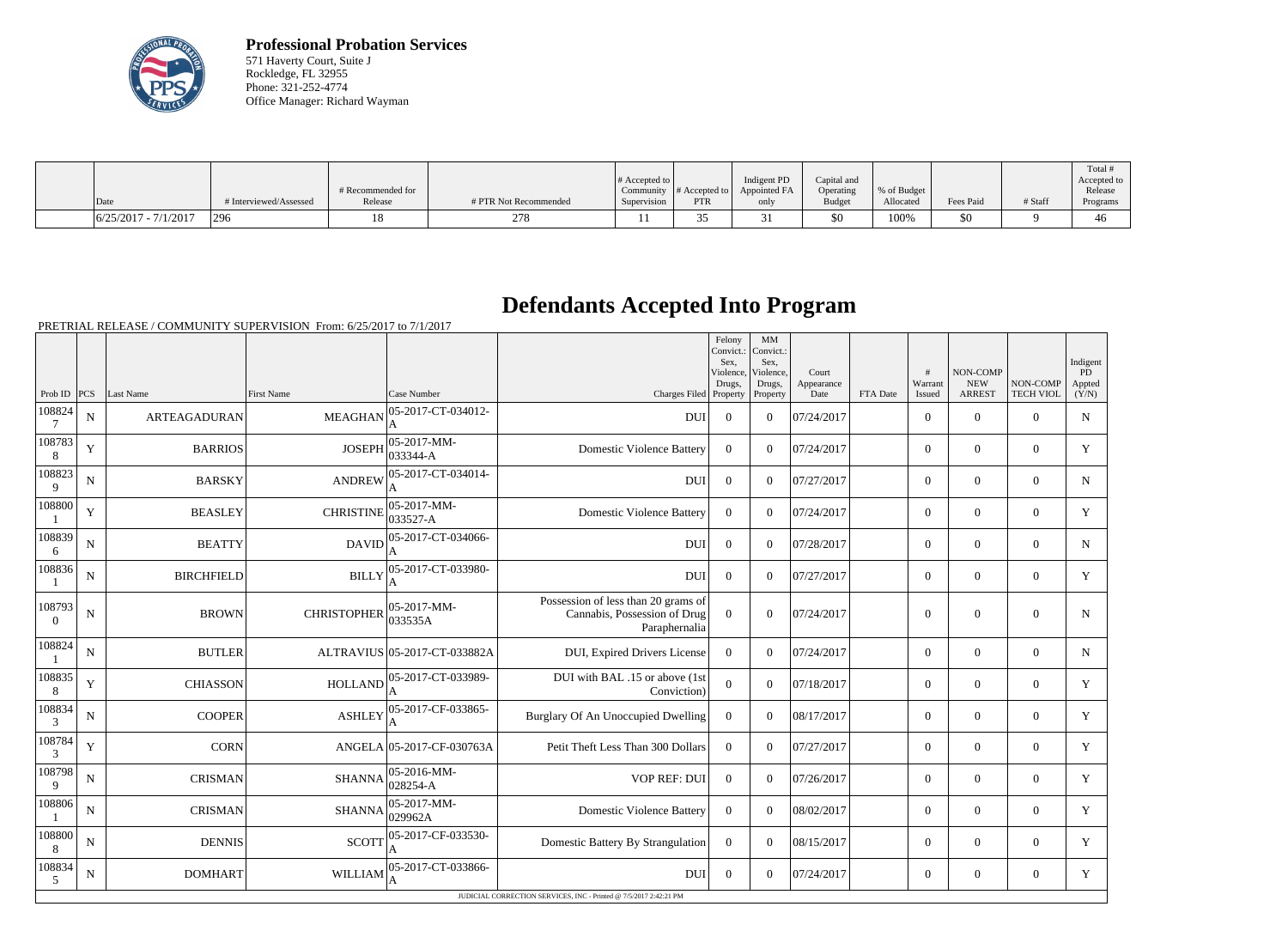## **Defendants Accepted Into Program**

PRETRIAL RELEASE / COMMUNITY SUPERVISION From: 6/25/2017 to 7/1/2017

|                            |             |                  |                |                                                     |                                                                                                                                                                                                                       | Felony<br>Convict.:<br>Sex,<br>Violence,<br>Drugs, | MM<br>Convict.:<br>Sex,<br>Violence,<br>Drugs, | Court<br>Appearance |          | #<br>Warrant     | NON-COMP<br><b>NEW</b> | NON-COMP         | Indigent<br>PD<br>Appted |
|----------------------------|-------------|------------------|----------------|-----------------------------------------------------|-----------------------------------------------------------------------------------------------------------------------------------------------------------------------------------------------------------------------|----------------------------------------------------|------------------------------------------------|---------------------|----------|------------------|------------------------|------------------|--------------------------|
| Prob ID<br>108842          | PCS         | Last Name        | First Name     | Case Number<br>05-2017-CF-034081-                   | Charges Filed Property                                                                                                                                                                                                |                                                    | Property                                       | Date                | FTA Date | Issued           | <b>ARREST</b>          | <b>TECH VIOL</b> | (Y/N)                    |
| $\Delta$                   | ${\bf N}$   | <b>DOUGHERTY</b> | <b>NICOLE</b>  | A                                                   | <b>Grand Theft</b>                                                                                                                                                                                                    | $\overline{0}$                                     | $\theta$                                       | 08/17/2017          |          | $\overline{0}$   | $\Omega$               | $\overline{0}$   | $\mathbf Y$              |
| 108807<br>$\overline{4}$   | ${\bf N}$   | <b>GEORGE</b>    |                | NICOLE 05-2017-CT-033713A                           | DUI, Refusal to submit to breath test                                                                                                                                                                                 | $\overline{0}$                                     | $\Omega$                                       | 07/24/2017          |          | $\overline{0}$   | $\overline{0}$         | $\overline{0}$   | $\mathbf N$              |
| 108842<br>5                | ${\bf N}$   | <b>GODFREY</b>   |                | JUDITH 05-2017-CF-034065A                           | <b>GIVING FALSE NAME OR ID</b><br>ADVERSE AFFECT TO OTHERS.<br>Driving While License Susp/Cancel/Rev -<br>2nd Offense, Possession of Drug<br>Paraphernalia, TAMPERING OR<br>FABRICATING W/PHYSICAL<br><b>EVIDENCE</b> | $\Omega$                                           | $\theta$                                       | 08/17/2017          |          | $\overline{0}$   | $\theta$               | $\overline{0}$   | Y                        |
| 108749<br>3                | $\mathbf Y$ | <b>GRAY</b>      | <b>TRACEY</b>  | 05-2017-CT-033171-<br>A                             | <b>DUI</b>                                                                                                                                                                                                            | $\overline{0}$                                     | $\theta$                                       | 07/14/2017          |          | $\overline{0}$   | $\overline{0}$         | $\overline{0}$   | N                        |
| 108816<br>2                | Y           | HOLLINGSWORTH    |                | RICHARD 05-2017-CF-033717A                          | DUI BAL 15 OR ABOVE W/ONE PRIOR<br>CONVICTION, POSSESSION OF<br><b>COCAINE</b>                                                                                                                                        | $\overline{0}$                                     | $\Omega$                                       | 08/03/2017          |          | $\boldsymbol{0}$ | $\overline{0}$         | $\overline{0}$   | ${\bf N}$                |
| 108784<br>2                | Y           | <b>KOLENDA</b>   | <b>PAUL</b>    | $ 05-2017-MM-$<br>$ 033329-A$                       | <b>Domestic Violence Battery</b>                                                                                                                                                                                      | $\overline{0}$                                     | $\theta$                                       | 07/24/2017          |          | $\overline{0}$   | $\theta$               | $\overline{0}$   | Y                        |
| 108839<br>9                | ${\bf N}$   | <b>LAMBERT</b>   | <b>KIRK</b>    | 05-2017-CT-034072-<br>A                             | DUI                                                                                                                                                                                                                   | $\overline{0}$                                     | $\Omega$                                       | 07/27/2017          |          | $\overline{0}$   | $\overline{0}$         | $\overline{0}$   | $\mathbf N$              |
| 108773<br>$\mathbf{Q}$     | $\mathbf N$ | <b>LEE</b>       |                | DEVIN 05-2017-CF-026075A                            | TAMPERING OR FABRICATING<br>W/PHYSICAL EVIDENCE, Possession of<br>less than 20 grams of Cannabis, Fail to<br>Appear                                                                                                   | $\Omega$                                           | $\Omega$                                       | 07/05/2017          |          | $\overline{0}$   | $\theta$               | $\overline{0}$   | Y                        |
| 108807<br>6                | ${\bf N}$   | <b>LOGAN</b>     |                | MARIAH 05-2017-CT-033719A                           | DUI, Refuse Breath Urine Blood DUI Test<br>After Prev Susp                                                                                                                                                            | $\overline{0}$                                     | $\theta$                                       | 07/24/2017          |          | $\overline{0}$   | $\overline{0}$         | $\overline{0}$   | N                        |
| 108841<br>9                | ${\bf N}$   | <b>LYNCH</b>     |                |                                                     | <b>DUI FELONY THIRD OR</b><br>ADAM 05-2017-CF-034076A SUBSEQUENT OFFENSE, Driving While<br>License Susp/Cancel/Rev -1st Offense                                                                                       | $\overline{0}$                                     | $\overline{0}$                                 | 08/17/2017          |          | $\overline{0}$   | $\overline{0}$         | $\overline{0}$   | Y                        |
| 108836<br>$\boldsymbol{0}$ | ${\bf N}$   | <b>MAYNERD</b>   |                | $SHANNON$ $\Big  05 - 2017 - MM -$<br>$ 033950 - A$ | Domestic Violence Battery                                                                                                                                                                                             | $\Omega$                                           | $\overline{0}$                                 | 07/27/2017          |          | $\boldsymbol{0}$ | $\overline{0}$         | $\overline{0}$   | Y                        |
| 108809<br>$\overline{0}$   | ${\bf N}$   | <b>MICK</b>      | <b>DARIAN</b>  | 05-2017-CT-033779-<br>ΙA                            | <b>DUI</b>                                                                                                                                                                                                            | $\overline{0}$                                     | $\Omega$                                       | 07/24/2017          |          | $\overline{0}$   | $\overline{0}$         | $\overline{0}$   | $\mathbf N$              |
| 108834                     | $\mathbf Y$ | <b>MONAGHAN</b>  |                | DAWN 05-2017-CF-033922A                             | ABUSE ELDERLY PRSON DISABLED<br>ADULT INTENTIONAL, Domestic<br>Violence Battery                                                                                                                                       | $\Omega$                                           | $\Omega$                                       | 08/17/2017          |          | $\boldsymbol{0}$ | $\boldsymbol{0}$       | $\overline{0}$   | Y                        |
| 108784                     | $\mathbf Y$ | <b>MONTANE</b>   |                | $RYAN$ 05-2017-MM-<br>033337-A                      | <b>Domestic Violence Battery</b>                                                                                                                                                                                      | $\overline{0}$                                     | $\theta$                                       | 07/24/2017          |          | $\overline{0}$   | $\overline{0}$         | $\overline{0}$   | Y                        |
| 108841<br>8                | ${\bf N}$   | <b>MUNDY</b>     |                | DAVID 05-2017-CF-034059A                            | DUI, DRIVING W LIC SUSP REV CANC<br>W/KNOWLEDGE 3RD CONV                                                                                                                                                              | $\mathbf{0}$                                       | $\overline{0}$                                 | 08/17/2017          |          | $\overline{0}$   | $\overline{0}$         | $\overline{0}$   | Y                        |
| 108840<br>2                | ${\bf N}$   | <b>NOYE</b>      | <b>ANTHONY</b> | $ 05-2017-MM-$<br>034069A                           | Possession of less than 20 grams of<br>Cannabis, Possession of Drug<br>Paraphernalia                                                                                                                                  | $\boldsymbol{0}$                                   | $\Omega$                                       | 07/27/2017          |          | $\boldsymbol{0}$ | $\bf{0}$               | $\overline{0}$   | $\mathbf N$              |
| 108842                     | $\mathbf N$ | <b>NOYE</b>      | <b>MELISSA</b> | 05-2017-MM034077-                                   | <b>USE/POSSESSION DRUG</b><br>PARAPHERNALIA (4 CTS.)                                                                                                                                                                  | $\theta$                                           | $\Omega$                                       | 07/27/2017          |          | $\overline{0}$   | $\overline{0}$         | $\overline{0}$   | Y                        |
| 108841                     | ${\bf N}$   | <b>PLATANO</b>   |                | $ 05-2017-MM-$<br>$LISA _{034074-A}^{\circ}$        | Possession of Drug Paraphernalia                                                                                                                                                                                      | $\overline{0}$                                     | $\overline{0}$                                 | 07/27/2017          |          | $\boldsymbol{0}$ | $\overline{0}$         | $\overline{0}$   | Y                        |
|                            |             |                  |                |                                                     | JUDICIAL CORRECTION SERVICES, INC - Printed @ 7/5/2017 2:42:21 PM                                                                                                                                                     |                                                    |                                                |                     |          |                  |                        |                  |                          |